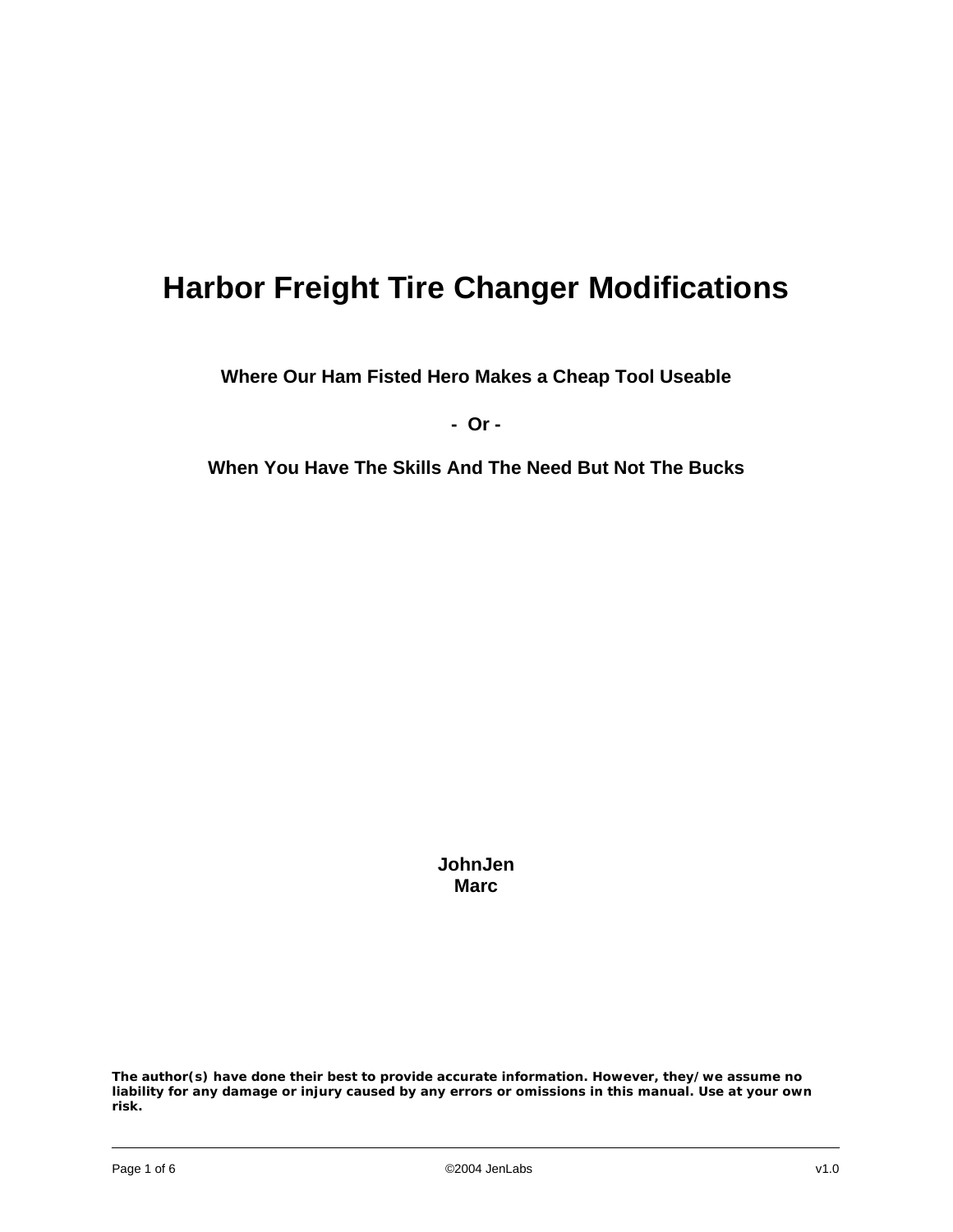## **How I 'fixed' the Harbor Freight Portable Tire Changer to work with GS spoked wheels**

Ok so I'm a cheap bastard and I didn't want to spend the multi-\$100's of bucks on a Coates tire changing machine… And for around \$110 plus shipping I could order up Harbor Freight's Central Machinery Portable Tire Changing stand (P/N 34542) and motorcycle tire changer attachment (P/N 42927). And if you're really patient you can wait for the sale and save almost half on the tire changer and adapter.

Well, the only problem is (drum roll please), the 3 little fingers that are supposed to grip the rim and hold it tight, don't. Oh, well they probably will work on lesser wheels, but our GS wheels use mondo thick material and also angle up, right at the outer edge. So I looked at it and thought well maybe I could modify the fingers and open them up enough to work on our GS wheels… Ah, er, NOT…

So I took the finger mounting blocks off and took them to my friendly neighborhood metal magician and for a measly \$35 he fabricated 3 new fingers that mount to the existing mounting blocks with bolts and VIOLA new fingers that actually DO grab our GS wheels… AND the original fingers are still in place for use on those other wheels. So I get the best of both worlds…



Here's the 'new' finger compared to the 'old' one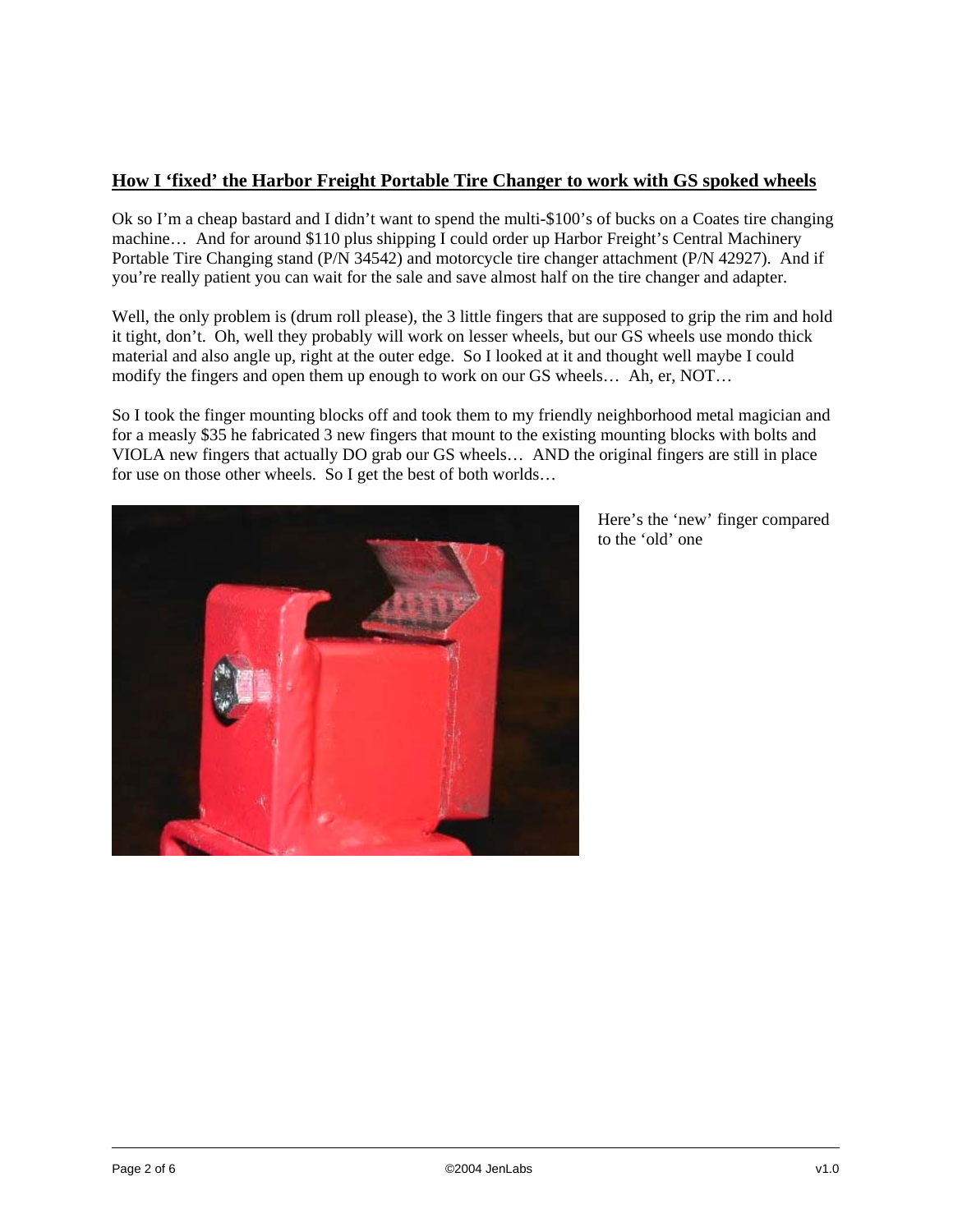

This is how it is assembled



Here it is in action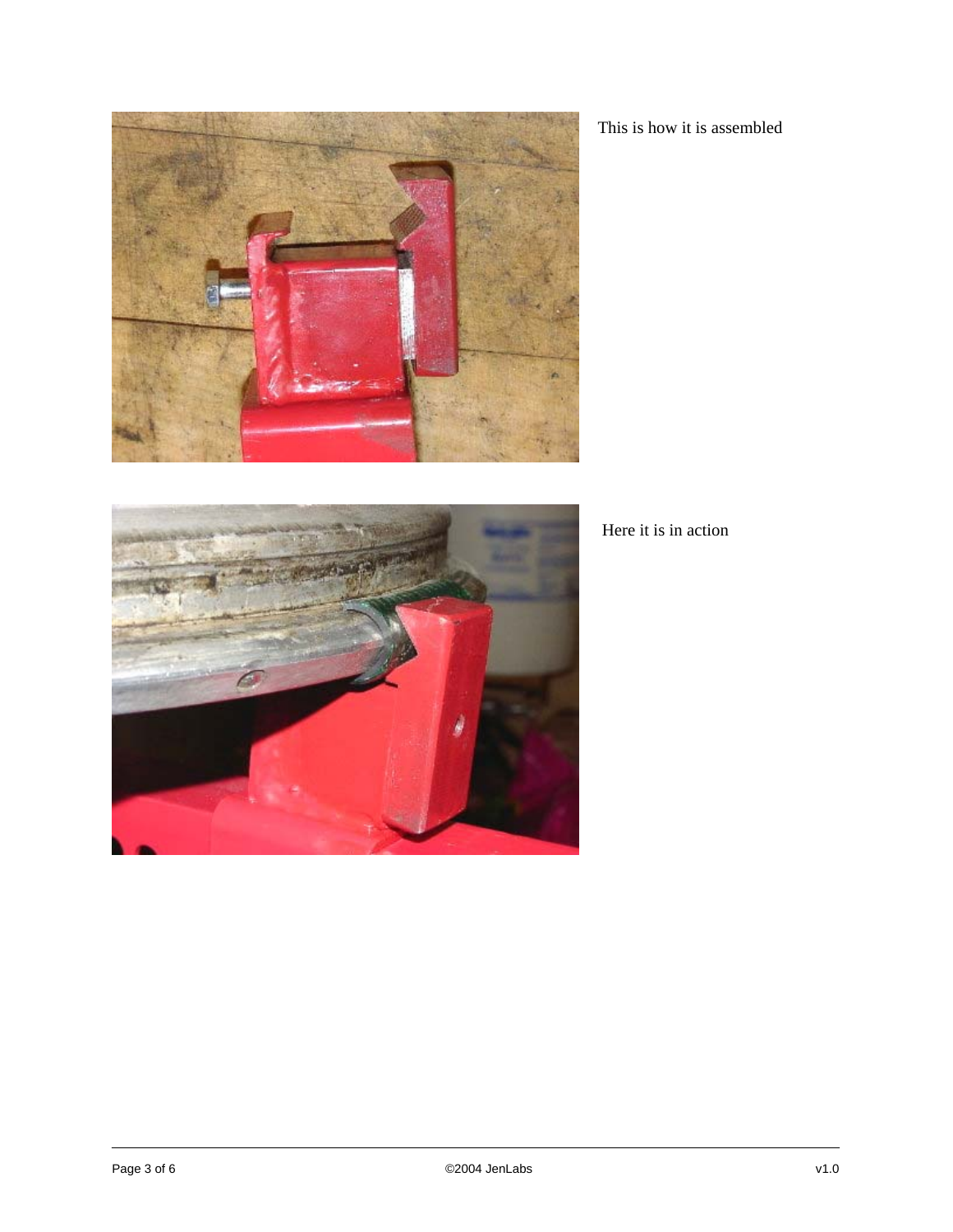

## And from underneath.

Notice that I am using 2 different types of a rubber between the new finger and the wheel rim as a cushion. One piece is a section of garden hose that has been split length wise and the other is a piece in inner tube that has been glued to the face of the finger… The garden hose works best on the 'fixed in place' fingers and the rubber inner tube can work on the adjustable clamping finger. I might just use the garden hose in all 3 locations due to its better protection of the rim…

The next mod is a 3/4" x 3' x 4' chunk of CDX plywood bolted to the stand as a secure base. I ran carriage bolts  $(3/8" x 2-\frac{1}{2})$  up through the plywood base plate and into the pre-existing holes in the 4 feet of the stand for a much more stable base of support. I used fender washers and regular sized washers and really tightened the nuts down forcing the heads of the carriage bolts to suck into the plywood. Those tiny little feet are just trouble waiting to happen as soon as any real leverage is used… Of course if you're of a mind you could bolt the stand directly to the floor of your shop, just be careful of the existing feet which don't sit exactly flush and level with a level floor. It will tend to rock back and forth or maybe front to back or even some combination of the two… That's why I like the wood base… It will act as a leveling system and take up the slack of the non level feet as it crushes into the wood after I tighten it *way* down…

I indexed the Tire Changer to the base so that it will be easy to re-align the Tire Changer and the base next time I use it. I plan on removing the Tire Changer from the base during non-use just because it will take up far less room in the shop that way…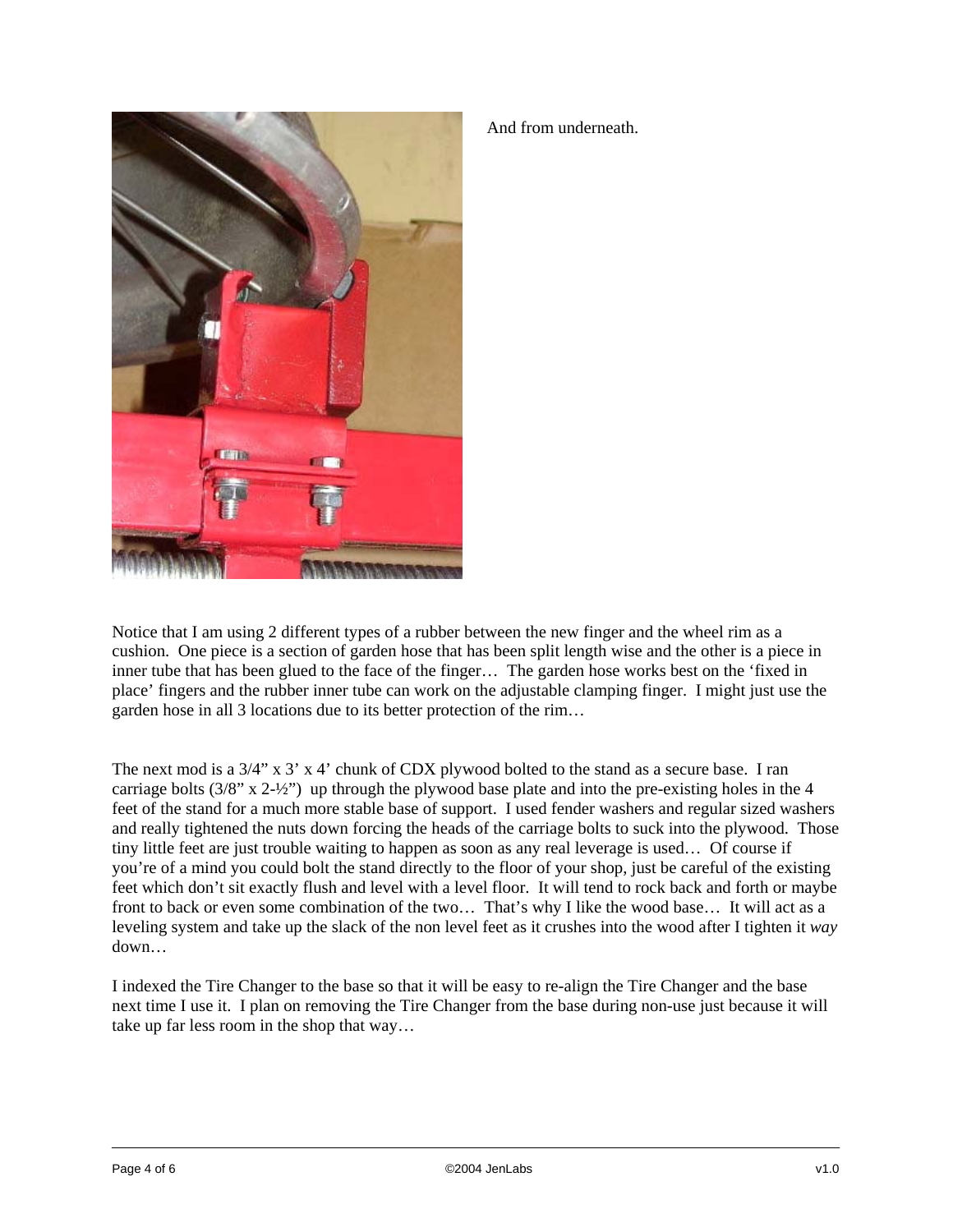

These are the carriage bolts poking thru the plywood and being held tightly in place by fender washers, regular washers and nuts.



These are the carriage bolts that have been sucked into the plywood so that they are flush with the surface of the plywood.